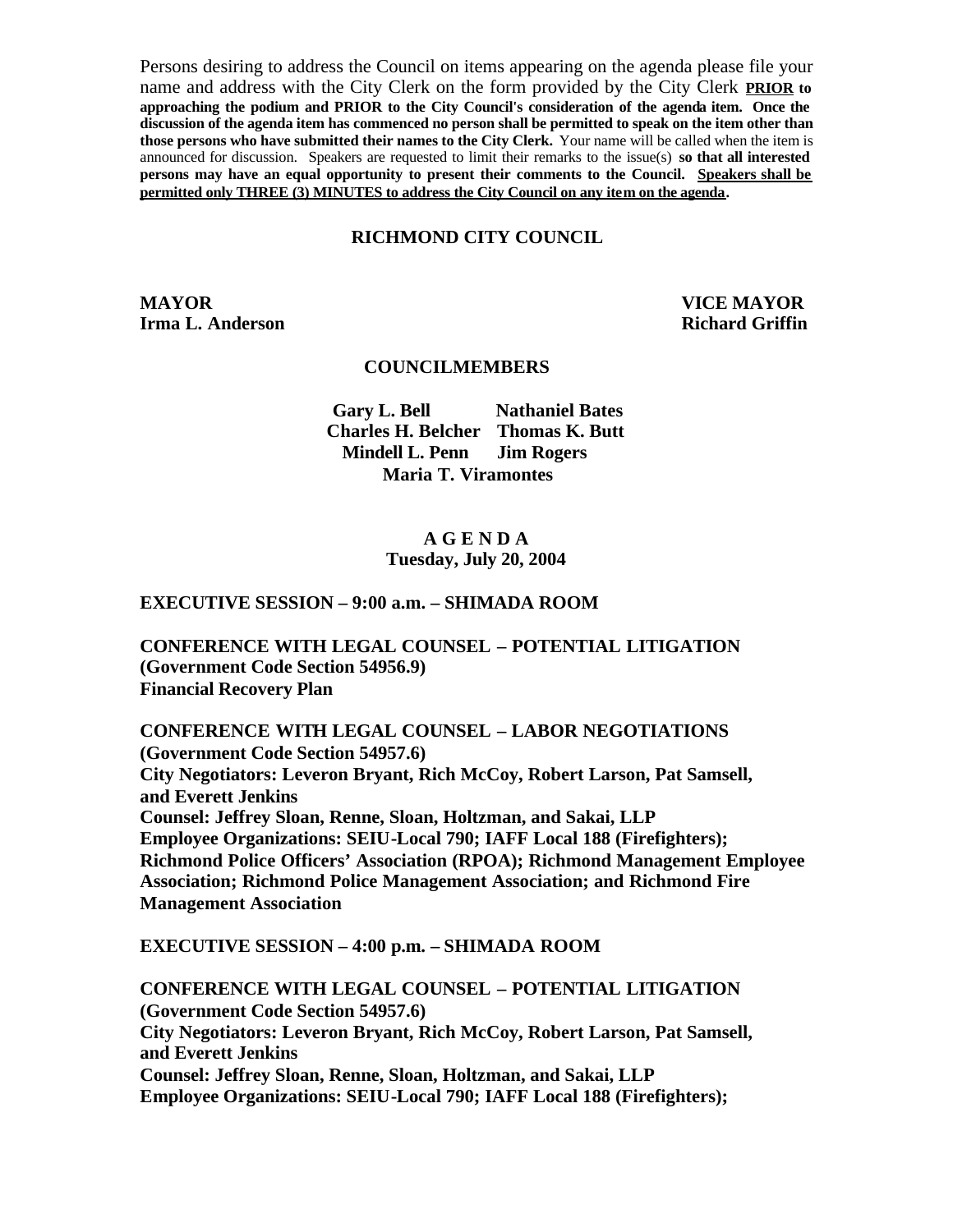**Richmond Police Officers' Association (RPOA); Richmond Management Employee Association; Richmond Police Management Association; and Richmond Fire Association**

**CONFERENCE WITH LEGAL COUNSEL: POTENTIAL LITIGATION (Government Code Section 54956.9) One Case: Hansen Aggregate** 

**PUBLIC EMPLOYEE PERFORMANCE EVALUATION (Government Code Section 54957) Employees: City Manager, City Attorney, City Clerk, and Police Investigative and Appeals Officer**

**CONFERENCE WITH LEGAL COUNSEL: EXISTING LITIGATION (Government Code Section 54956.9) One Case: Richmond Redevelopment Agency vs. City Richmond and Petromark (Terminal 1)** 

**CONFERENCE WITH REAL PROPERTY NEGOTIATOR (Government Code Section 54956.8) Property: Point Molate Negotiating Parties: Upstream Investments, LLC and City of Richmond Under Negotiation: Price and Terms of Payment**

**OPEN SESSION - 7:00 p.m. - COUNCIL CHAMBER**

## **A. ROLL CALL**

### **B. COUNCILMEMBER'S CODE OF CONDUCT**

**"I solemnly pledge to conduct all City matters fairly, responsibly and impartially; to carry out the business of the City in an orderly and efficient manner; to treat my colleagues, citizens, and City staff with dignity and respect; through debate, discussion, and dialogue instill public confidence and integrity in the process of City gove rnment; and to serve the citizens of Richmond to the best of my ability."**

### **C. APPROVAL OF MINUTES**

**C-1.** Regular meeting held July 13, 2004.

## **D. STATEMENT OF CONFLICT OF INTEREST**

## **E. AGENDA REVIEW**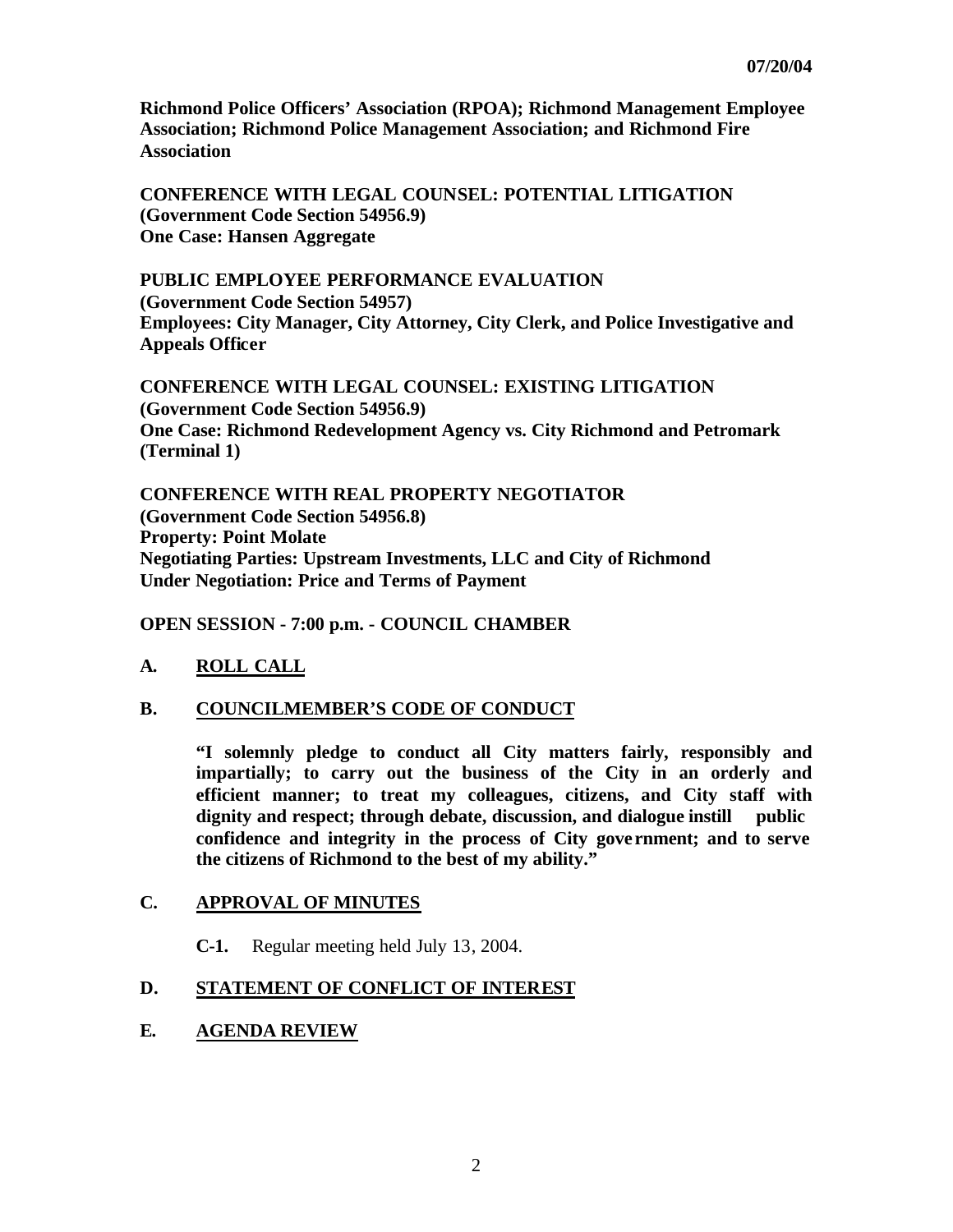# **F. REPORT FROM CITY ATTORNEY OF FINAL DECISIONS MADE AND NON-CONFIDENTIAL DISCUSSIONS HELD DURING EXECUTIVE SESSION.**

## **G. PRESENTATIONS, PROCLAMATIONS, AND COMMENDATIONS**

- **G-1.** Introduction of newly hired Principal Planner Rod Barger Planning (Barry Cromartie 620-6706).
- **G-2.** Proclamation from the West Contra Costa Unified School District, thanking the City Council for their support of the recent parcel tax initiative – Mayor Anderson.

### **H. REPORTS OF STANDING COMMITTEES AND MAYOR**

- **H-1.** Public Safety and Public Services Standing Committee.
- **H-2.** Finance, Administrative Services, and Economic Development Standing Committee.
- **H-3.** Rules and Procedures Standing Committee.
- **H-4.** Report from the Mayor.

### **I. CONSENT CALENDER**

**Consent Calendar items are considered routine and will be enacted, approved or adopted by one motion unless a request for removal for discussion or explanation is received from the audience or the Council.** 

## **Items I-2 and I-3 were not reviewed or referred to the Council by the Finance Committee.**

- **I-1. APPROVE** utilizing Sun Trust Leasing Program Credit Line for an Air/Light and Hazardous Material Unit Purchase. Total amount of funds being requested is \$220,000- Finance Committee – Fire Department (James Fajardo 307-8039).
- **I-2. RESOLUTION –** approving the acceptance and appropriating of grant funds from the Richmond Children's Foundation. Total amount of grant is \$162,000 – Recreation and Parks (Diane Harrison 620-6798).
- **I-3. RESOLUTION** approving the acceptance and appropriating of grant funds from the National Recreation and Park Association and the National Football League. Total amount of grant is \$2,500 – Recreation and Parks (Diane Harrison 620-6798).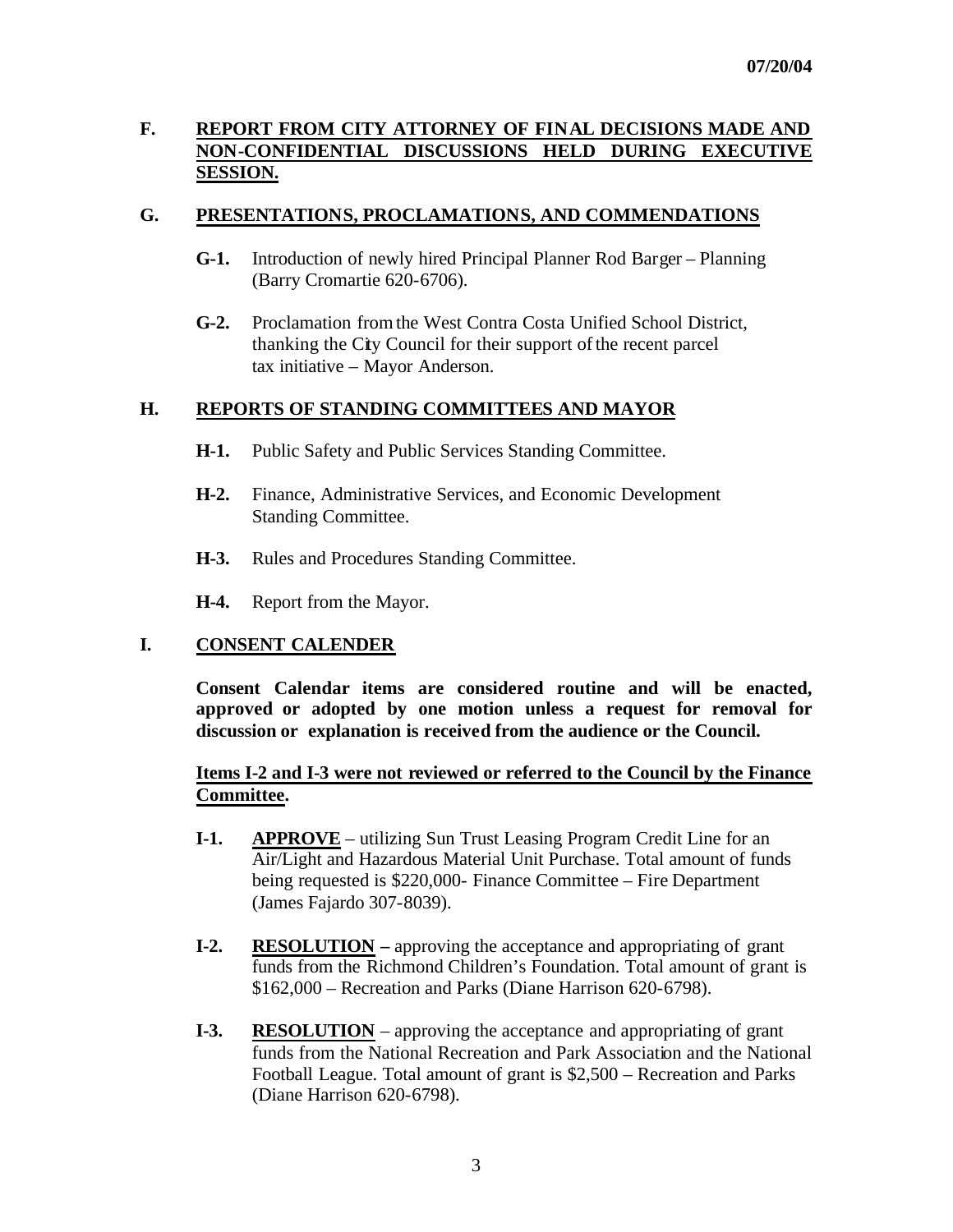# **J. OPEN FORUM FOR PUBLIC COMMENT**

Anyone wishing to address the City Council must submit a request to the City Clerk prior to commencement of the item. **Each speaker will be limited to a Maximum of Two (2) Minutes. The Maximum Number of Requests will be limited to fifteen (15), and the total amount of time for Open Forum will be Thirty (30) Minutes. SPEAKERS MUST SPEAK ON ITEMS THAT ARE NOT ON THE AGENDA.**

## **K. PUBLIC HEARINGS**

## **L. AGREEMENTS**

**L-1. APPROVE –** amending a contract with Renne, Sloan, Holtzman, & Sakai, LLP, for labor negotiations and related services. Total amount of amendment not to exceed \$12,500 – City Manager's/City Attorney's Office (Leveron Bryant 620-6512).

## **M. RESOLUTIONS**

**M-1. ADOPT** – selecting a Workers' Compensation Third Party Administrator (TPA) to restructure the Risk Management Division from a claims payment organization to a pro-active loss control and prevention unit – Risk Management (Shari Deutsch 620-6605).

## **N. ORDINANCES**

## **O. COUNCIL AS WHOLE**

- **O-1.** Consider the following reappointments to the **Housing Advisory Commission**: (1) Don T. Ryder, (2) Oras Washington, Sr., and (3)Helen Hall. All terms will expire February 1, 2006 – Mayor Anderson.
- **O-2.** Status Report on the General Chemical Corporation Conditional Use Permit (CU 95-4) compliance audit – Planning (Barry Cromartie 620- 6706).
- **O-3.** Review and authorize release of Request For Proposal (RFP) for Confidential Utility (Energy) Utilization Study – City Manager's Office (Leveron Bryant 620-6512).
- **O-4.** Consider pending recommendation regarding the Disabled People's Recreation Center (DPRC) – City Manager's Office (Leveron Bryant 620- 6512).